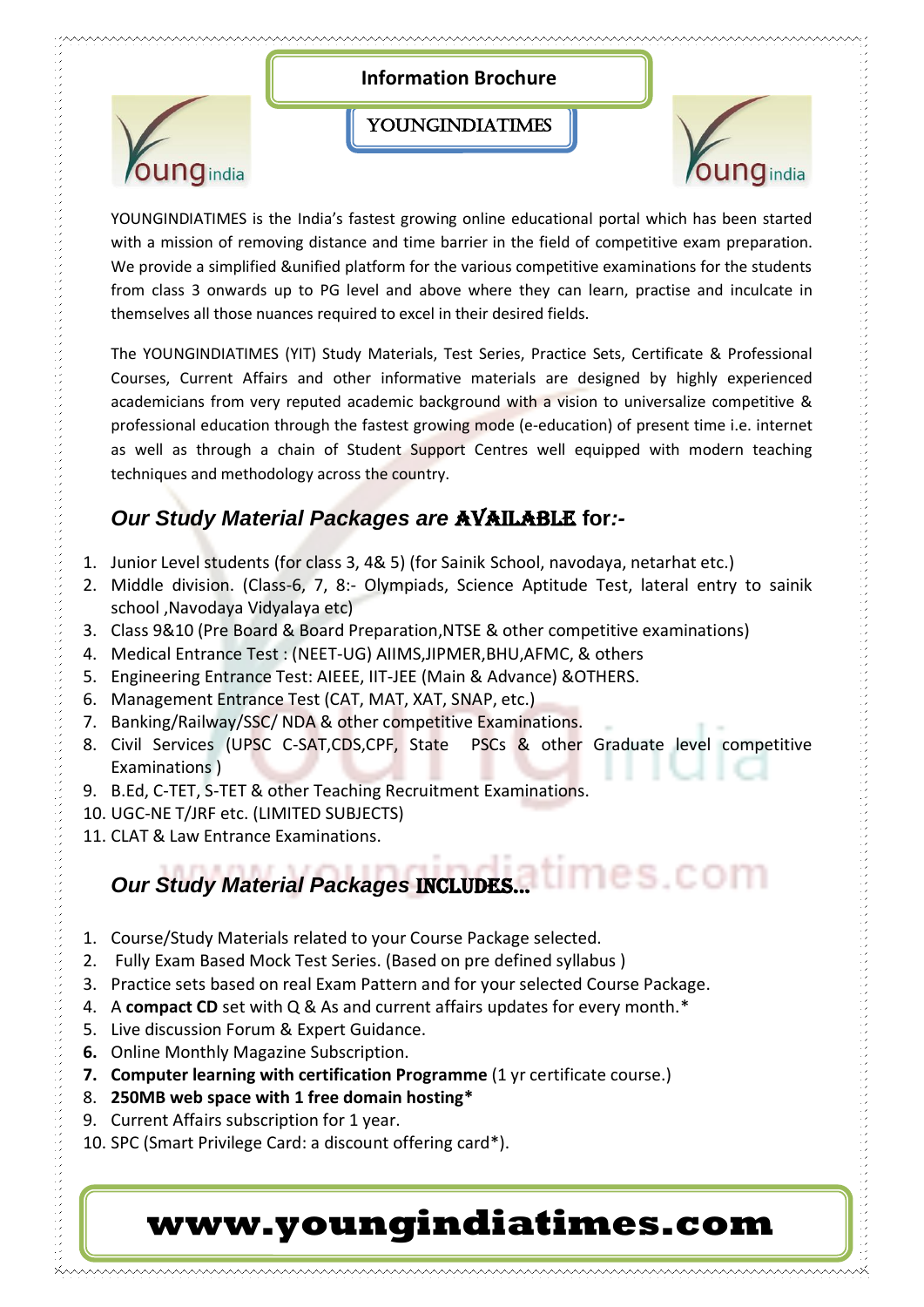**Computer certification Programme (Syllabus and course Module)**

| <b>Module</b>                                                 | <b>Duration</b>     | <b>Points</b> | <b>Examination</b> |
|---------------------------------------------------------------|---------------------|---------------|--------------------|
| 1) Computer Basics                                            | 3 months            | 15            | after 3 months     |
| 2) Advance Basics                                             | 3 months            | 15            | after 3 months     |
| 3) Advance Level                                              | 3 months            | 15            | after 3 months     |
| 4) Certification level                                        | 3 months            | 15            | after 3 months     |
| Industry Training of one month is mandatory for all the users |                     |               |                    |
|                                                               | <b>Total Points</b> | 60            |                    |
|                                                               | <b>Practical</b>    | 40            |                    |
|                                                               |                     | 100 points    |                    |

(Minimum 50 points is required to be eligible for obtaining a certificate)

#### **Monthly All India Open quiz contest (Absolutely free for all our users)**

- 1. On  $11^{th}$  &  $12^{th}$  of every month All India Open quiz contest will be held.
- 2. There would be 50 questions (Current Affairs, GK-GS, and National & International Issues.)
- 3. Time allotted for test is 15 minute with  $1/4<sup>th</sup>$  negative marking for each wrong answer.
- 4. Results & All India Ranking will be declared on 20<sup>th</sup> of every month.

#### **Prize for the Achievers \***

- 1. Rs 5000/- and a certificate of Merit for the All India Topper.
- 2. Rs 3000/- and a certificate of Merit for second All India Topper.
- 3. Rs 2000/- and a certificate of Merit for Third All India Topper.
- 4. Rs 500/- and a certificate of Participation as consolation prize to 20 users\*.

A Topper who is constantly topper for three consecutive months will get Rs 10000/- and a certificate of Excellence in our Seminar.

# www.youngindiatimes.com

#### **What is SPC?**

**SPC (SMART PRIVILEGE CARD):** SPC is discount offering Privilege card which can be used at various outlets/organisations/institutions where we have Tie-ups designated as our Channel Partners. The users can avail discount\* and other benefits at our Channel partners. We are constantly expanding our Tie-ups with various organisations across the country.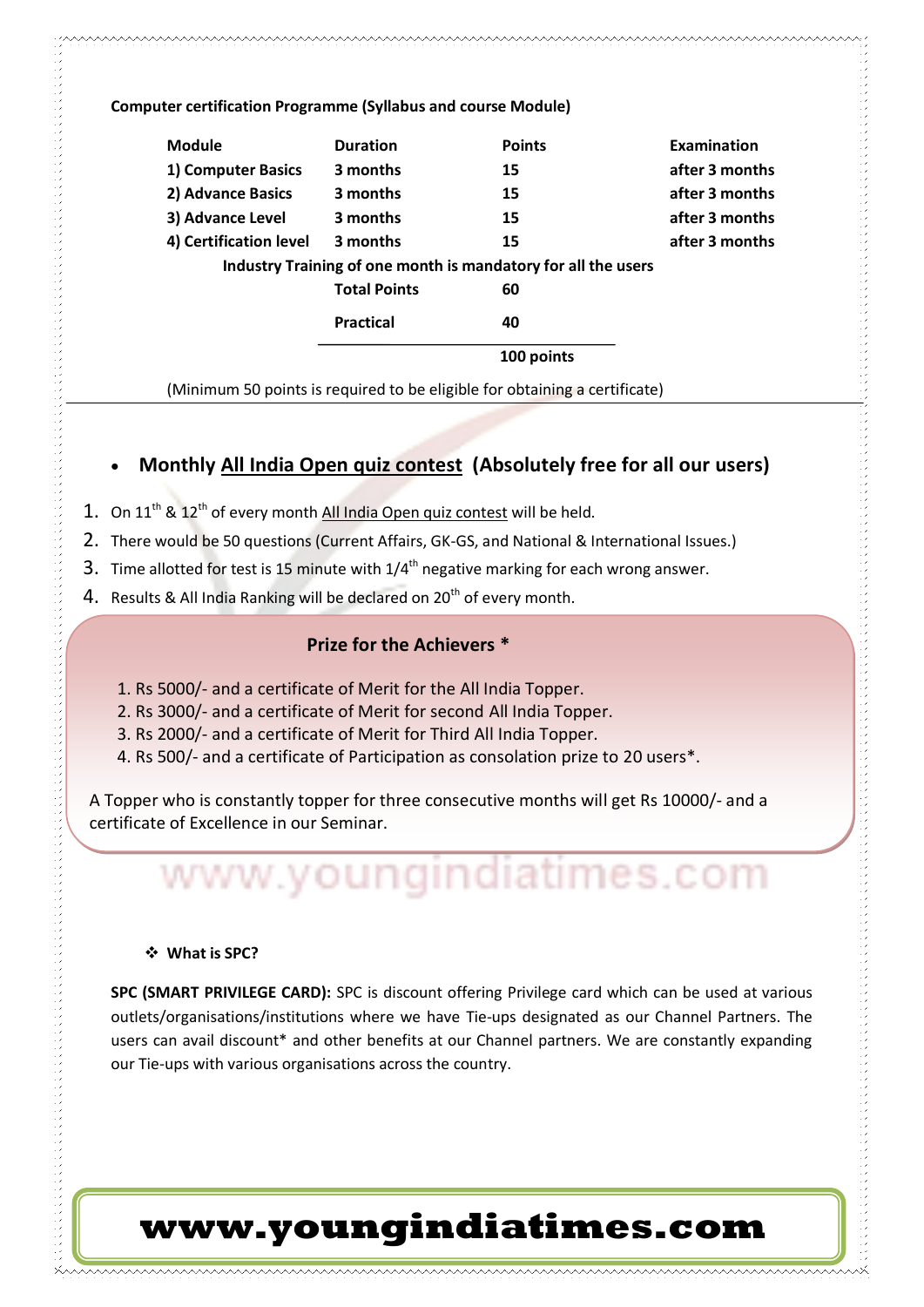### **Our Free to use available services for all the users:**

- **Monthly All India Open quiz contest (Absolutely free for all our users)**
- **Daily updates of current Affairs (both Hindi & English )**
- **Notifications & Latest Updates**
- **Useful Links for important information.**
- **Articles on published on facebook,Twitter and other social networking sites.**
- **Current Issues (National & International events )**
- **Editorials (Hindi & English )**
- **Discussion forum.**
- **Channel Partners support services for user convenience.**
- **English language Improve course.**
- **Knowledge Hub for GK/GS and current Issues.**
- **Job Alerts & Career Counselling.**
- **E-Magazine subscriptions.**
- **Weekly News letter review.**
- **Opportunity to write & earn .**

**and much more……………………………………………**

**Earn & Learn Programme** : It's an important benefit as well as financial support service that we are offering to enable all our valued users/students to continue their studies and achieve their desired goals without any financial burden .Under this programme,). This promotional programme is specially focused for the benefit of those students who are intelligent and meritorious but cannot afford the rapidly increasing fees of the so called different coaching institutes. It inculcates in the students the idea that no work is big or small and develops a work culture with the right aptitude. Under this programme, students of various categories also gain hand-on experience of the highly competitive world which would stand by them in their later career.

Under this programme, we offer our users to earn and learn through three different channels.

1. Write & Earn Programme (article writing, proof reading, social media management etc.)

2. Live experts Guidance.

3. Referral programme.

This is just to motivate and encourage young budding talents and make them self dependent.